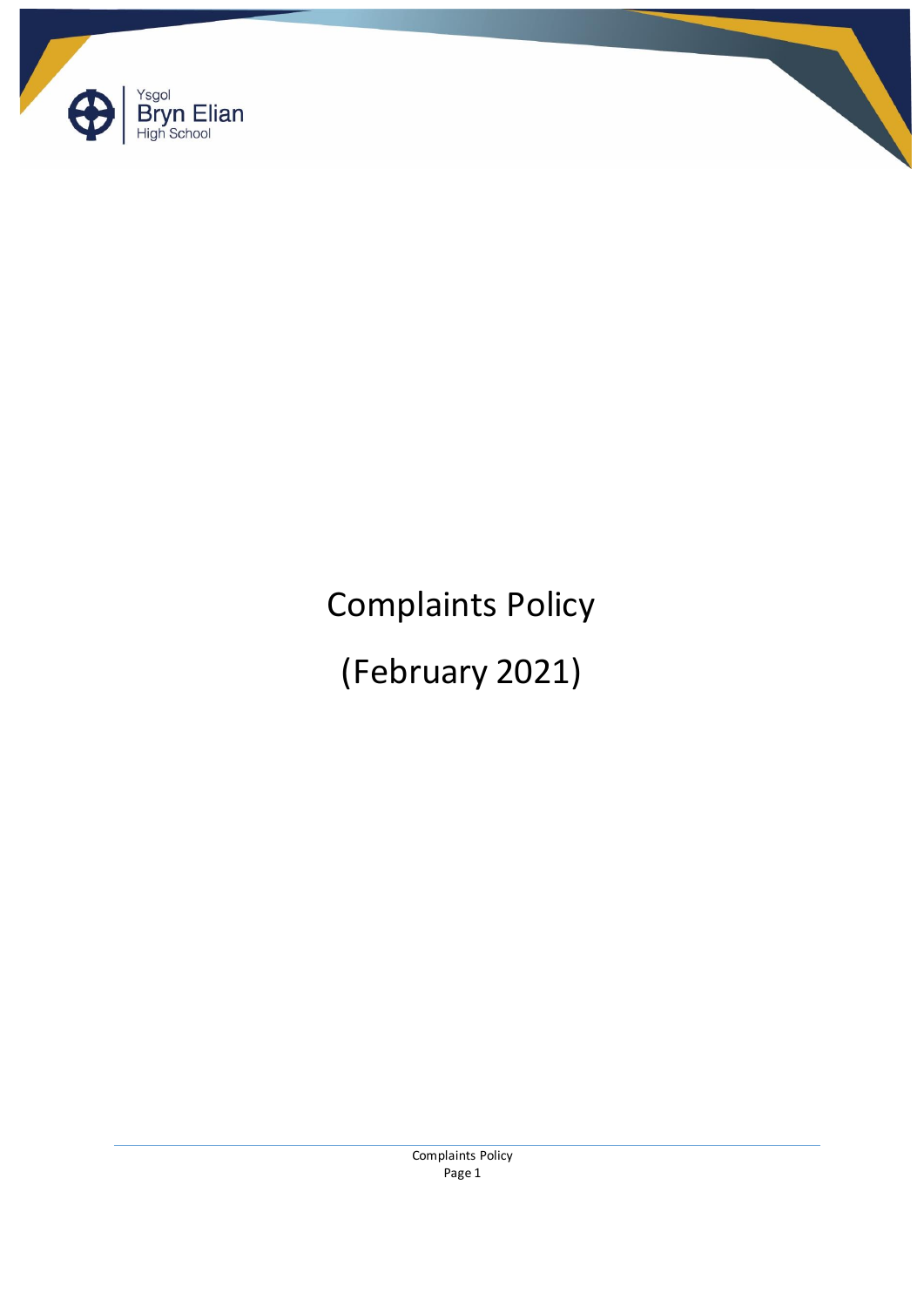



- 1.1 Ysgol Bryn Elian is committed to dealing effectively with complaints. We aim to clarify any issues about which you are not sure. If possible we will put right any mistakes we have made and we will apologise. We aim to learn from mistakes and use that experience to improve what we do.
- 1.2 Our definition of a complaint is 'an expression of dissatisfaction in relation to the school or a member of its staff that requires a response from the school'.
- 1.3 This complaints procedure supports our commitment and is a way of ensuring that anyone with an interest in the school can raise a concern, with confidence that it will be heard and, if well founded, addressed in an appropriate and timely fashion.

## **2. When to use this procedure**

- 2.1 When you have a concern or make a complaint we will usually respond in the way we explain below. Sometimes you might be concerned about matters that are not decided by the school, in which case we will tell you who to complain to. At other times you may be concerned about matters that are handled by other procedures, in which case we will explain to you how your concern will be dealt with.
- 2.2 If your concern or complaint is about another body as well as the school (for example the local authority) we will work with them to decide how to handle your concern.

## **3. Have you asked us yet?**

3.1 If you are approaching us for the first time you should give us a chance to respond informally. If you are not happy with our response then you may make your complaint using the procedure we describe below. Most concerns can be settled quickly just by speaking to the relevant person in school, without the need to use a formal procedure.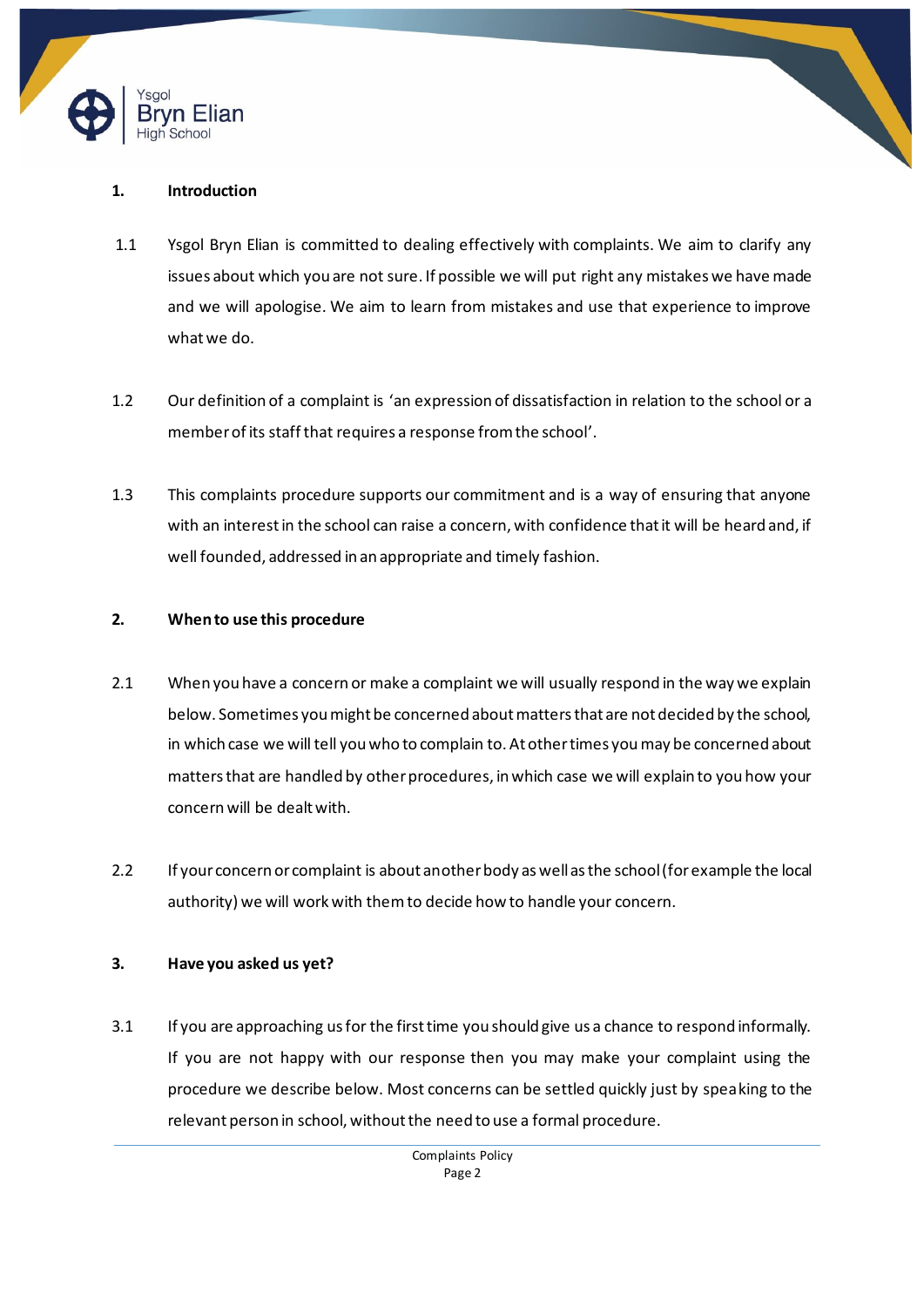



4.1 We believe that all complainants have a right to be heard, understood and respected. But school staff and Governors have the same right. We expect you to be polite and courteous. We will not tolerate aggressive, abusive or unreasonable behaviour. We will also not tolerate unreasonable demands or unreasonable persistence or vexatious complaining.

## **5. Our approach to answering your concern or complaint**

- 5.1 We will consider all your concerns and complaints in an open and fair way.
- 5.2 At all times the school will respect the rights and feelings of those involved and make every effort to protect confidential information.
- 5.3 Timescales for dealing with your concerns or complaints may need to be extended following discussion with you.
- 5.4 We may ask for advice from the Local Authority or the school solicitors, where appropriate.
- 5.5 Some types of concern or complaint may raise issues that have to be dealt with in another way (other than this complaints policy), in which case we will explain why this is so, and will tell you what steps will be taken.
- 5.6 The Governing Body will keep the records of documents used to investigate your concern or complaint for seven years after it has been dealt with. Records will be kept in school and reviewed by the Governing Bodyafter seven years to decide if they need to be kept for longer.
- 5.7 Complaints that are made anonymously will be recorded but investigation will be at the discretion of the school depending on the nature of the complaint.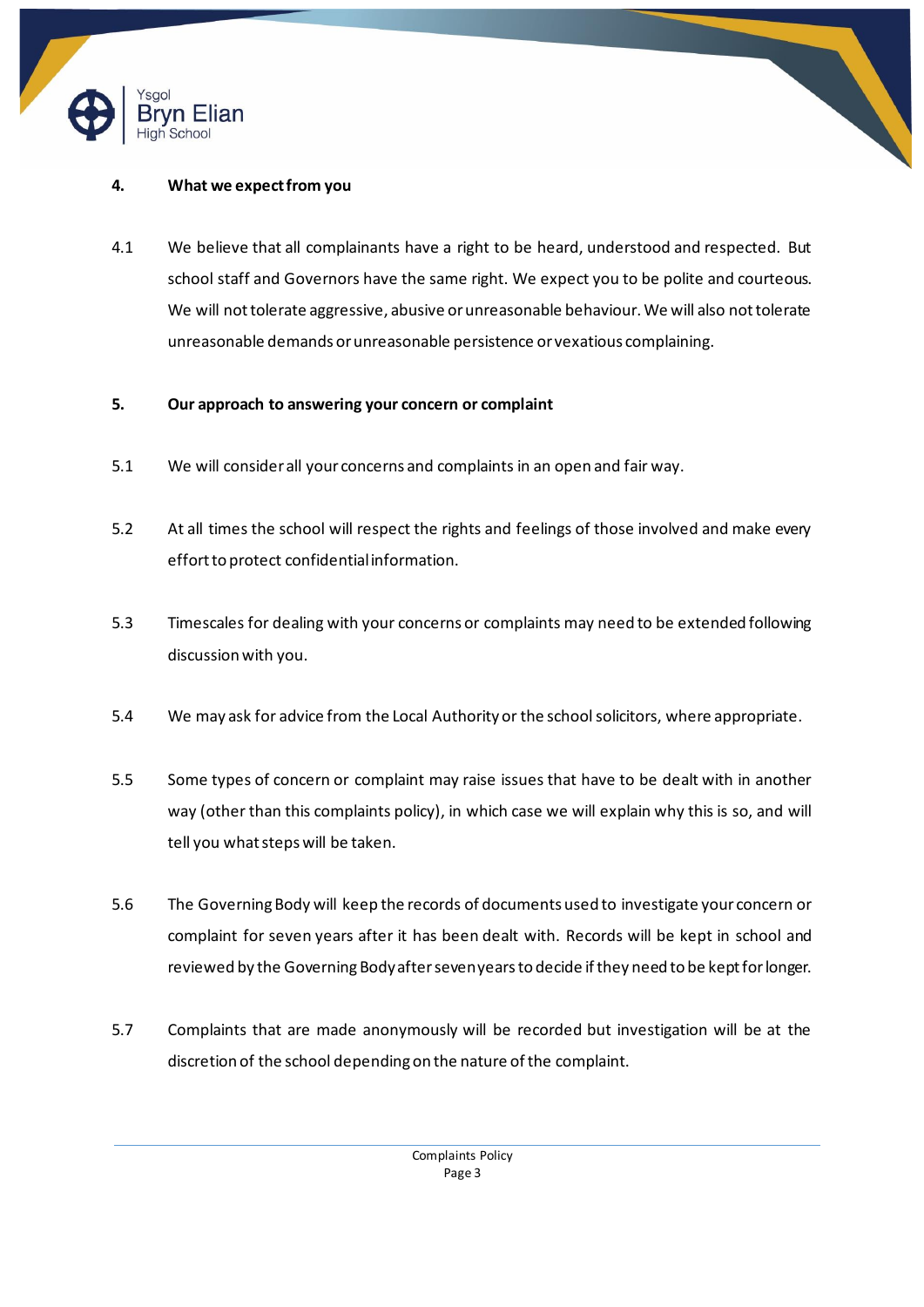

5.8 Where complaints are considered to have been made only to cause harm or offence to individuals or the school, the Governing Body will ensure that records are kept of the investigations that are made and what actions are taken, including the reasons for 'no action'.

### **6. Answering your concern or complaint**

- 6.1 The chart in Appendix A shows what may happen when you make a complaint or raise a concern. There are up to three Stages A, B and C. Most complaints can be resolved at Stages A or B. You can bring a relative or companion to support you at any time during the process but you will be expected to speak for yourself. However, we recognise that when the complainant is a learnerit is reasonable for the companion to speak on their behalf and/or to advise the learner.
- 6.2 As far as possible, your concern or complaint will be dealt with on a confidential basis. However, there could be occasions when the person dealing with your concern or complaint will need to consider whether anyone else within the school needs to know about your concern or complaint, so as to address it appropriately.
- 6.3 If you are a learner under 16 and wish to raise a concern or bring a complaint we will ask for your permission before we involve your parent(s) or carer(s). If you are a learnerunder 16 and are involved in a complaint in any other way, we may, if appropriate, ask your parent(s) or carer(s) to become involved and attend any discussion or interview with you.

## **Stage A**

6.4 If you have a concern, you can often resolve it quickly by talking to the member of staff concerned or the Deputy Headteacher, who is the designated complaints officer. You should raise your concern as soon as you can; normally we would expect you to raise your issue within 10 school days of any incident. The longer you leave it the harder it might be for those involved to deal with it effectively.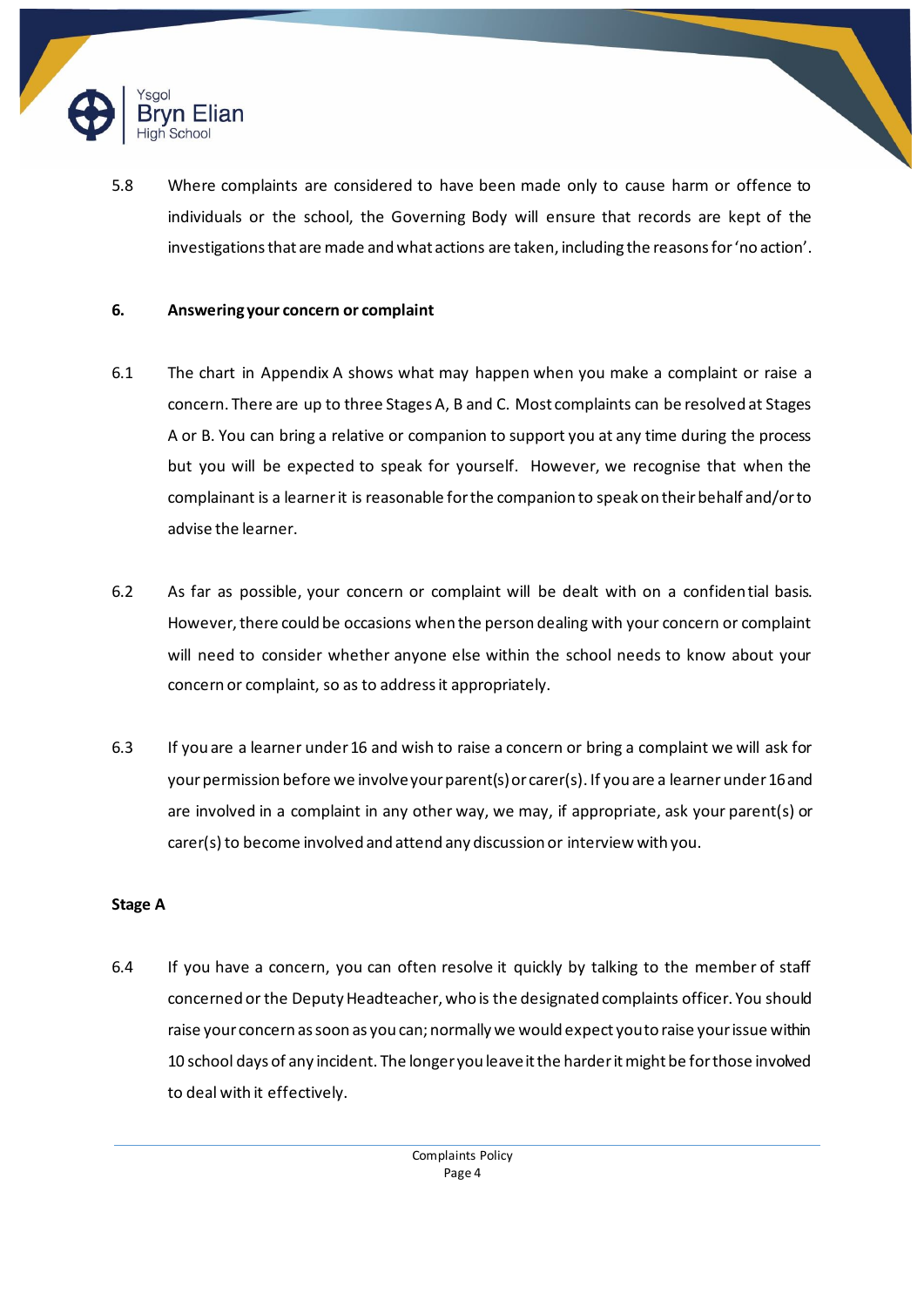

- 6.5 If you are a learner, you can raise your concerns with your school council representative, form tutor, Learning Manager or Mentor. This will not stop you, at a later date, from raising a complaint if you feel that the issue(s) you have raised have not been dealt with properly.
- 6.6 We will try to let you know what we have done or are doing about your concern normally within 10 school days, but if this is not possible, we will talk to you and agree a revised timescale with you.
- 6.7 The person overseeing your concern or complaint will keep you informed of the progress being made. This person will also keep a log of the concern for future reference.

### **Stage B**

- 6.8 In most cases, we would expect that your concern is resolved informally. If you feel that your initial concern has not been dealt with appropriately you should put your complaint in writing to the Headteacher.
- 6.9 We would expect you to aim to do **this within five school days of receiving a response to your concern as it is in everyone's interest to resolve a complaint as soon as possible**. There is also a form attached (**Appendix B**) that you may find useful. If you are a learnerwe will explain the form to you, help you complete it and give you a copy.
- 6.10 If your complaint is about the Headteacher, you should put your complaint in writing to the Chair of Governors, addressed to the school, to ask for your complaint to be investigated.
- 6.11 In all cases, a Senior Leader can help you to put your complaint in writing if necessary.
- 6.12 If you are involved in any way with a complaint, The Deputy Headteacher as the school's designated person will explain what will happen and the sort of help that is available to you.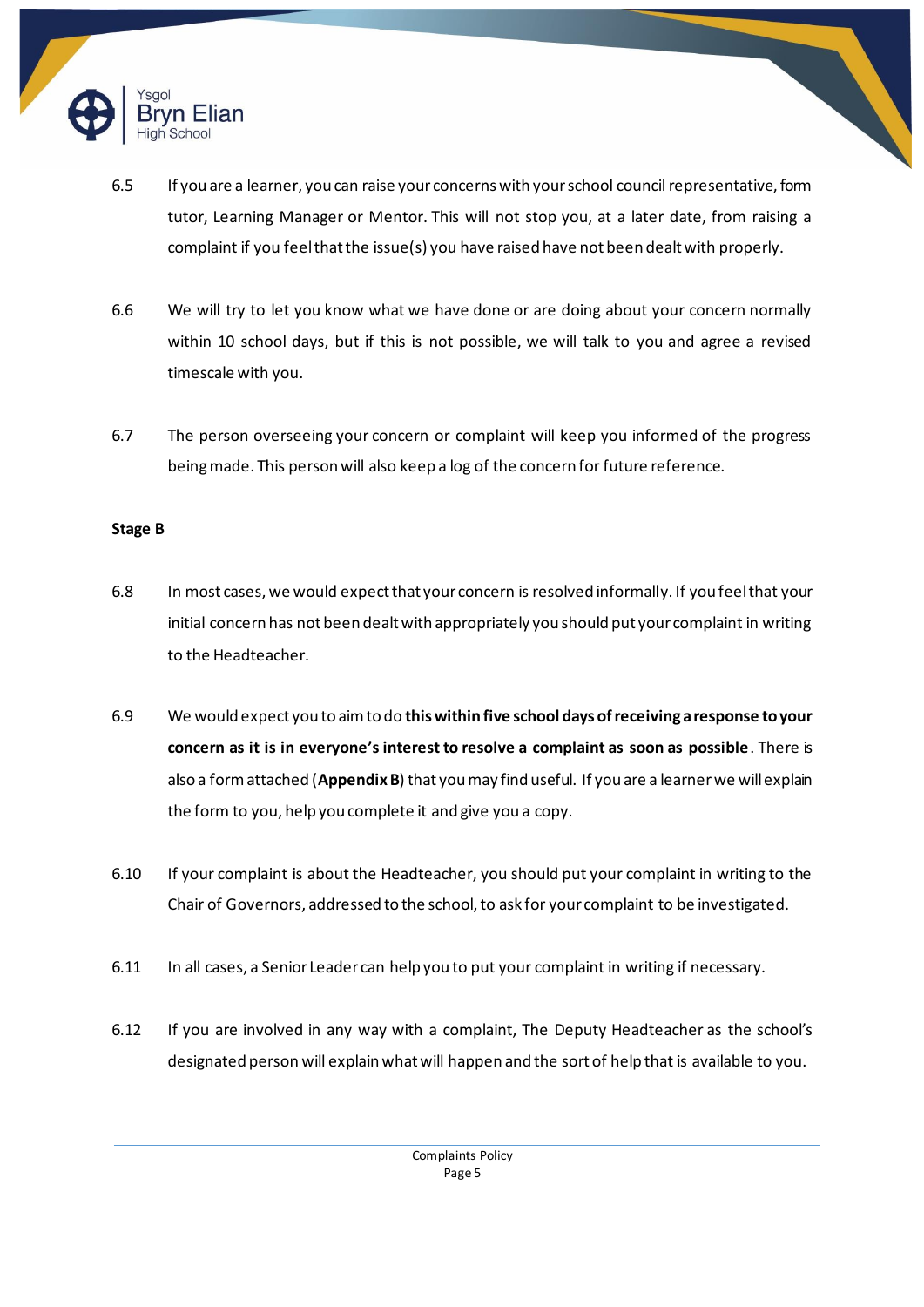

6.13 The Deputy Head will invite you to discuss your complaint at a meeting. Timescales for dealing with your complaint will be agreed with you. We will aim to have a meeting with you and to explain what will happen, normally within 10 school days of receiving your letter. The school's designated person will complete the investigation and will let you know the outcome in writing within 10 school days of completion.

## **Stage C**

- 6.14 It is rare that a complaint will progress any further. However, if you still feel that your complaint has not been dealt with fairly, you should write, through the school's address, to the Chair of Governors setting out your reasons for asking the Governing Body's complaints committee to consider your complaint. You do not have to write down details of your whole complaint again.
- 6.15 If you prefer, instead of sending a letter or E-mail, you can talk to the Chair of Governors or the Deputy Headteacher who will write down what is discussed and what, in your own words, would resolve the problem. We would normally expect you to do this within five school days of receiving the school's response. You will be asked to read the notes or will have the notes read back to you and then be asked to sign them as a true record of what was said. We will let you know how the complaint will be dealt with and will send a letter to confirm this. The complaints committee will normally have a meeting with you within 15 school days of receiving your letter.
- 6.16 The letter will also tell you when all the evidence and documentation to be considered by the complaints committee must be received. Everyone involved will see the evidence and documentation before the meeting, while ensuring that people's rights to privacy of information are protected. The letter will also record what we have agreed with you about when and where the meeting will take place and what will happen. The timescale may need to be changed, to allow for the availability of people, the gathering of evidence or seeking advice. In this case, the person dealing with the complaint will agree a new meeting date with you.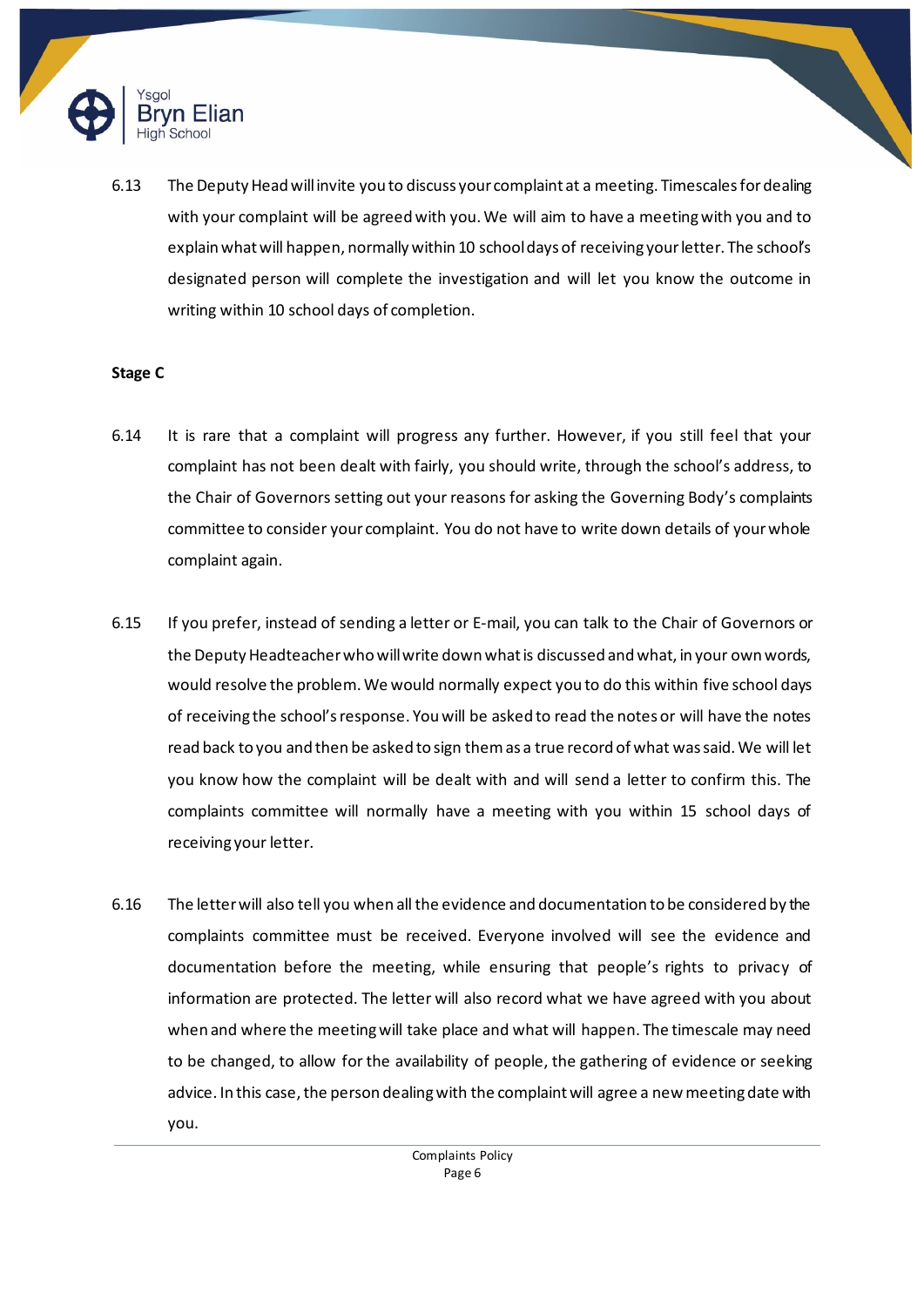

- 6.17 Normally, in order to deal with the complaint as quickly as possible, the complaints committee will not reschedule the meeting more than once. If you ask to reschedule the meeting more than once, the committee may think it reasonable to make a decision on the complaint in your absence to avoid unnecessary delays.
- 6.18 We will write to you within 10 school days of the meeting explaining the outcome of the Governing Body's complaints committee's consideration.
- 6.19 We will keep records of all conversations and discussions for the purpose of future reference and review by the full Governing Body. These records will be kept for a minimum of seven years.
- 6.20 The Governing Body's complaints committee is the final arbiter of complaints.

# **7. Special circumstances**

7.1 Where a complaint is made about any of the following the complaints procedure will be applied differently:

# i. **A Governoror group of Governors**

The concern or complaint will be referred to the Chair of Governors for investigation. The Chair may alternatively delegate the matter to another Governor for investigation. Stage B onwards of the complaint's procedure will apply.

# ii. **The Chair of Governors or Headteacher and Chair of Governors**

The vice Chair of Governors will be informed and will investigate it or may delegate it to another Governor. Stage B onwards of the complaint's procedure will apply.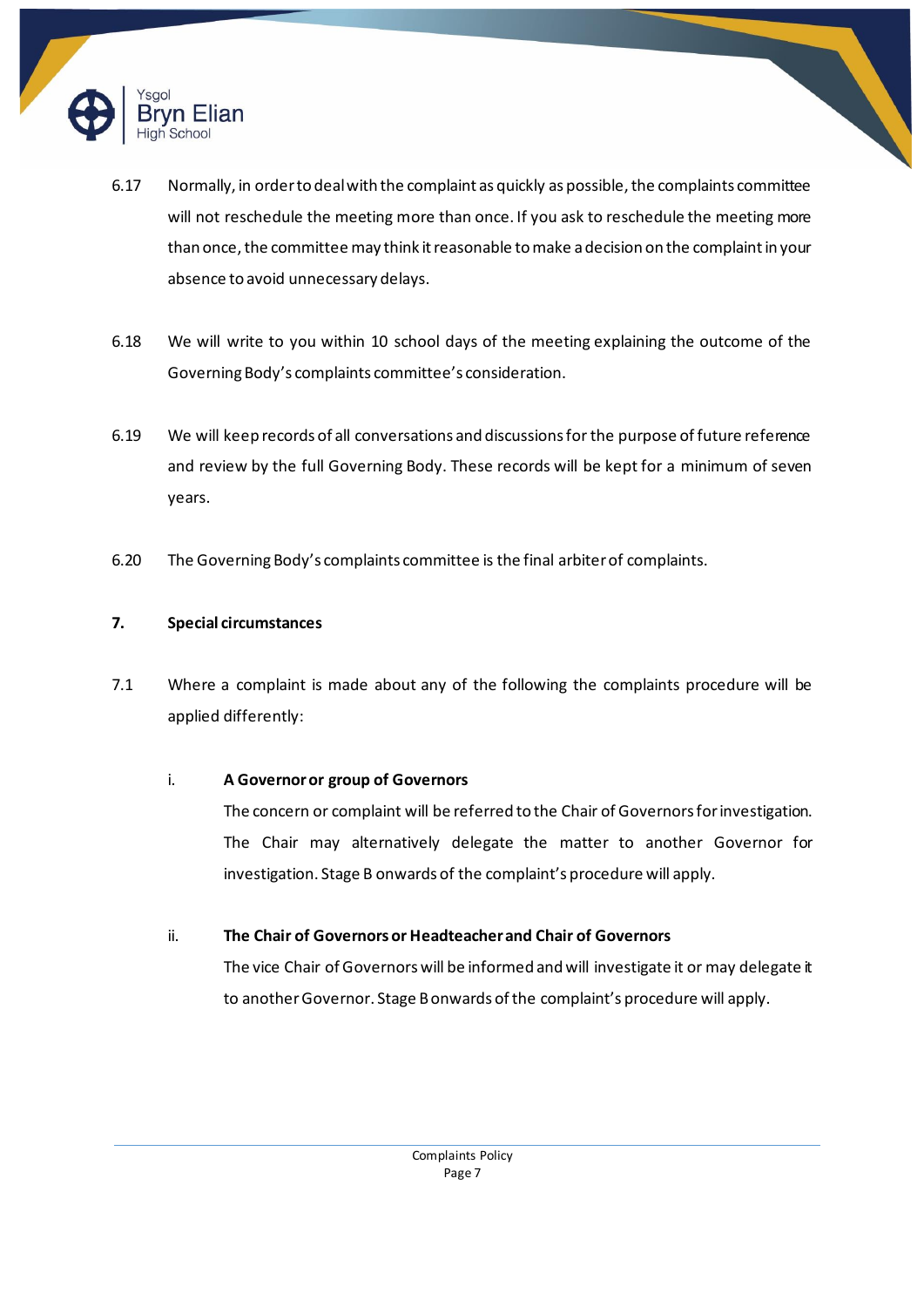



## iii. **Both the Chair of Governors and vice Chair of Governors**

The complaint will be referred to the clerk to the Governing Body who will inform the Chair of the complaints committee. Stage C of the complaint procedure will then apply.

## iv. **The whole Governing Body**

the complaint will be referred to the clerk to the Governing Body who will inform the Headteacher, Chair of Governors, local authority and, where appropriate, the diocesan authority. The authorities will usually agree arrangements with the Governing Body for independent investigation of the complaint.

## v. **The Headteacher**

The concern or complaint will be referred to the Chair of Governors who will undertake the investigation or may delegate it to another Governor. Stage B onwards of the complaint's procedure will apply.

7.2 In all cases the school and Governing Body will ensure that complaints are dealt with in an unbiased, open and fair way.

## **8.0 Our commitment to you**

- 8.1 We will take your concerns and complaints seriously and, where we have made mistakes, will try to learn from them.
- 8.2 If you need help to make your concerns known we will try and assist you. If you are a young person and need extra assistance the Welsh Government has established MEIC which is a national advocacy and advice helpline for children and young people. Advice and support can also be accessed from the Children's Commissioner for Wales.
- 8.3 The Governing Body has consulted with staff and learners on this policy and will consult further if any amendments are made in the future.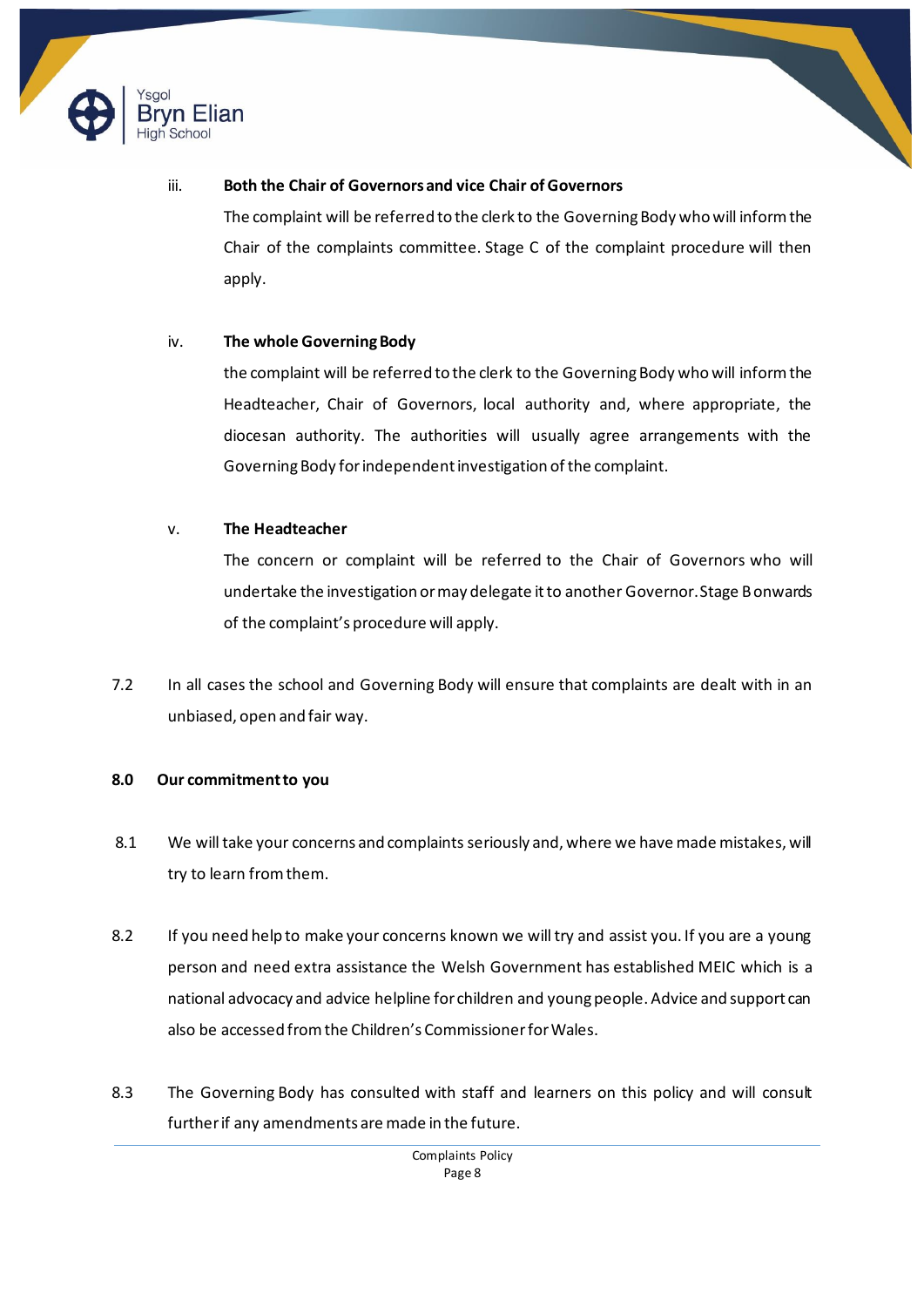



*Signed by Chairof Governors on behalf of the Governing Body:* 

*…………………………………………………………………………………………*

*Date approved: ………………………………………………………………… (by full Governing Body)*

*Date of review: ………………………………………………………………….*

MEIC may be contacted by freephone: 080880 23456, or text: 84001. This service is operated 24 hours a day.

The Children's Commissioner for Wales can be contacted by freephone: 0808 801 1000 (Monday to Friday 9am to 5pm) Text: 80 800 (start your message with COM)

E-mail: advice@childcomwales.org.uk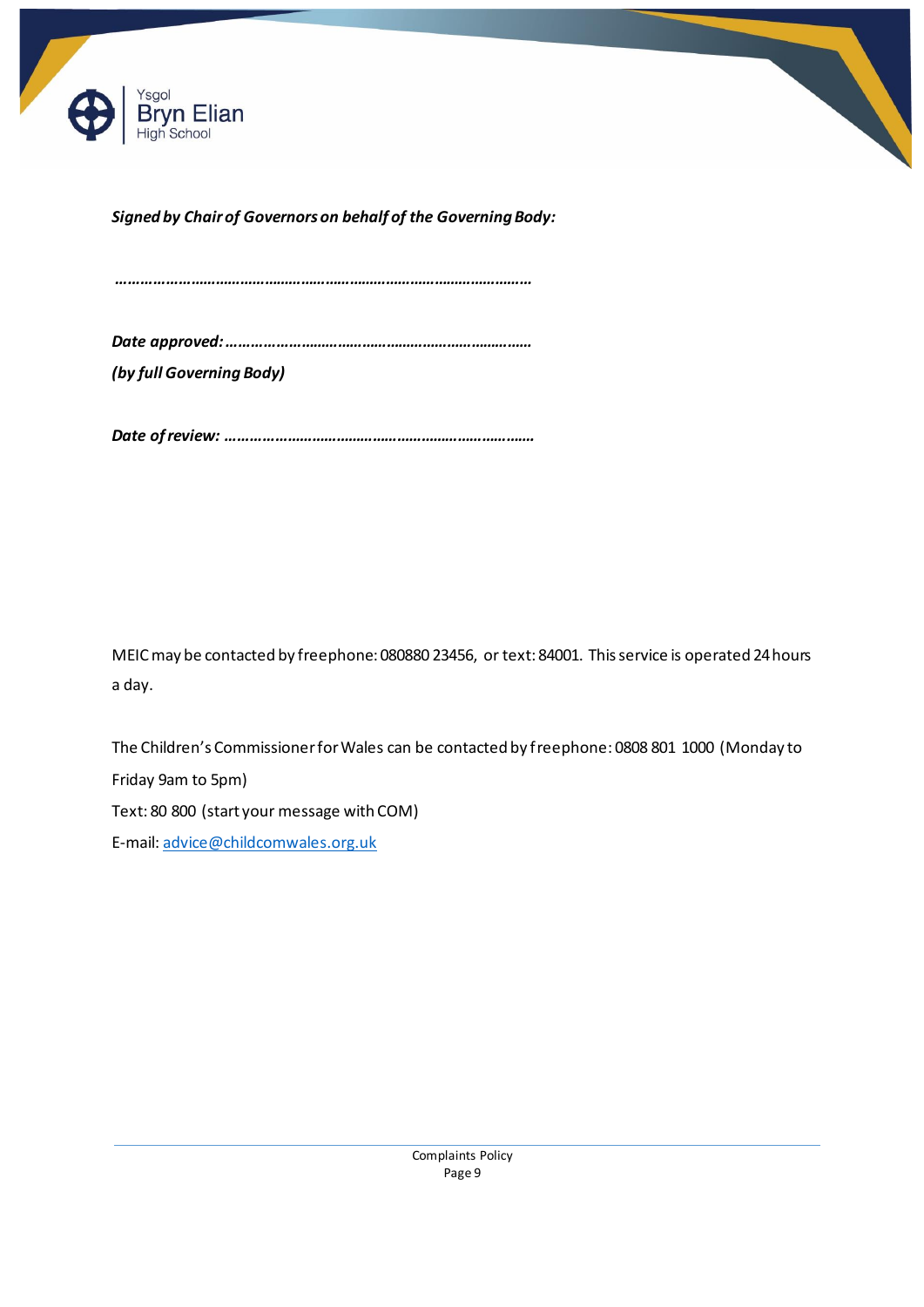

The school will work with you to ensure that the time allowed to deal with your concern or complaint is *\* If the complaint is about the Headteacher you should write to the Chair of Governors. \*\* If the complaint is about the chair of governors you should write to the Vice Chair. All timescales shown are targets and are flexible; however, it is in everyone's best interest to resolve a complaint as soon as possible. reasonable and helps to achieve an answer to the problem.*